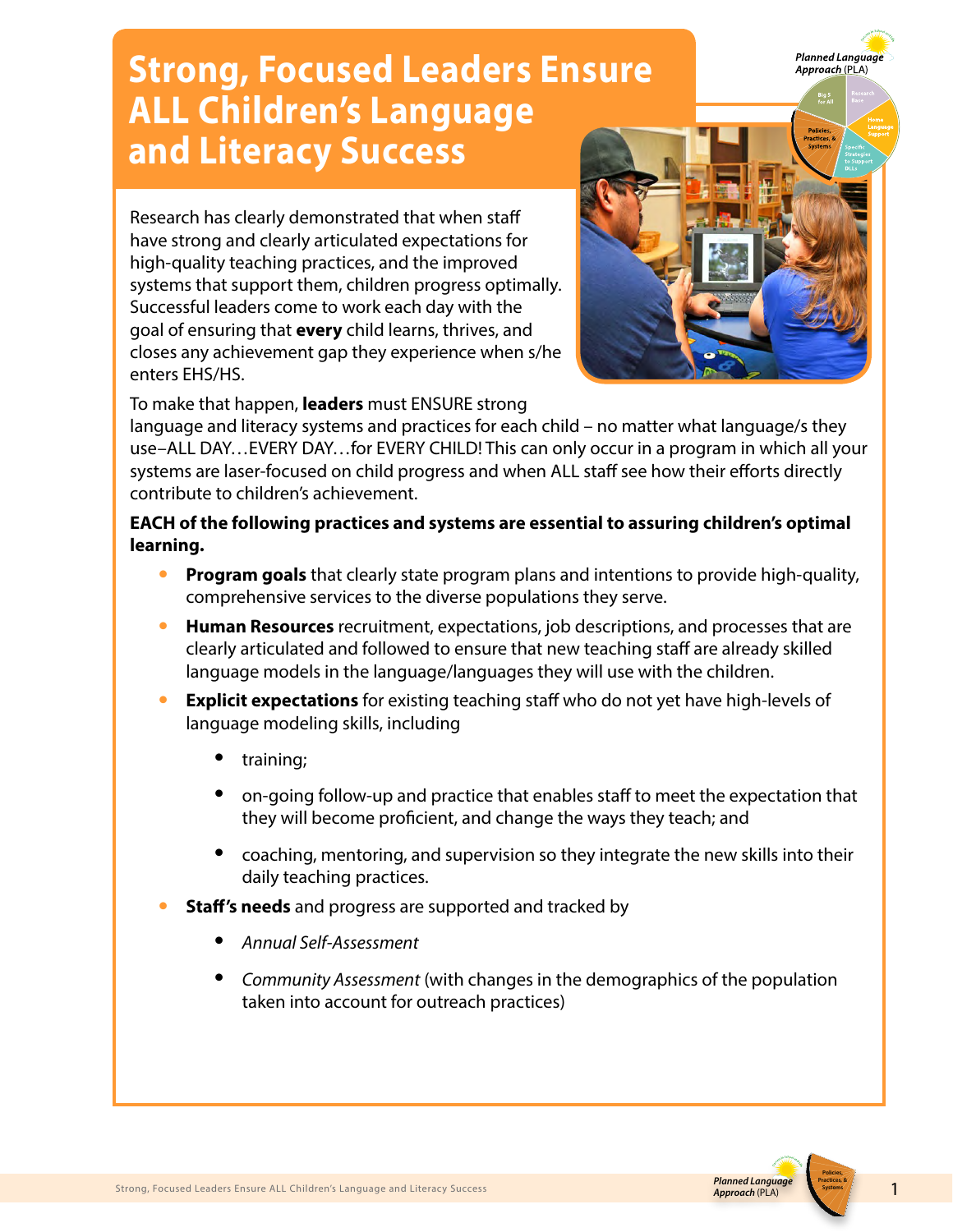- *Budgeting practices* that incorporate consideration for
	- providing stipends for staff who have sufficiently proficient language skills to work in multiple languages as teaching staff, translators, interpreters, or family engagement staff;
	- ¡ training staff to develop high levels a skills in translation and/or interpretation;
	- ¡ hiring, contracting with, and supervising highly skilled translators and interpreters.
- *Professional Development Plans* reflect
	- **each staff person's next steps for improving their skills in working with diverse** children and families, and
	- ¡ specific mentoring or coaching practices that assure staff are developing, and using their skills with increasing competence and ease.
- *Regular supervisory walk-throughs*
- *Communities of Practice* among teaching staff who are supporting each other's growth
- *Annual evaluations* that
	- $\blacksquare$  specifically align with the above items;
	- **EXT** identify staff strengths, progress, and next steps in working with children and families with diverse cultures and languages; and
	- include specific supervisory intervention if planned progress is not made.
- *Governing Bodies* (including Board, Policy Council Parent Committees, Tribal Governments, etc.) who
	- are trained on the research about the best practices when working with DLLs and culturally diverse children and families, and
	- **EXECT:** exercise authority over involvement in hiring highly skilled staff and budget considerations including translation equipment, etc.
- *Classroom Language Models (CLMs)* adopted program-wide and implemented with consistent, reliable supervision and support
	- **•** teachers are trained, mentored, and supervised to ensure they consistently use planned, specific teaching practices with sufficient duration and intensity to assure language and literacy progress for children who are Dual Language Learners and those who are not.

**Policies,**